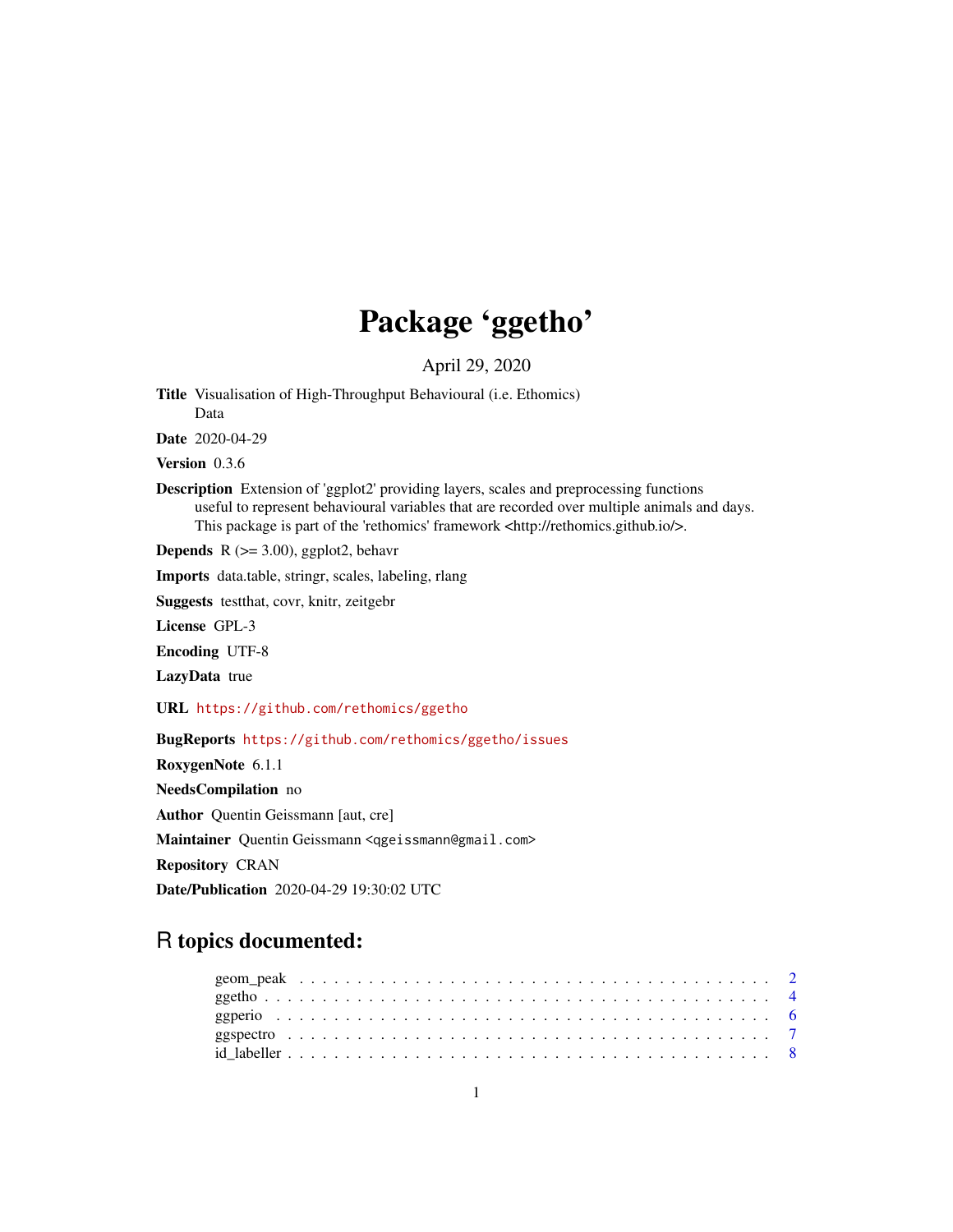# <span id="page-1-0"></span>2 geom\_peak

| 18 |
|----|
|    |
|    |
|    |
|    |
|    |

<span id="page-1-1"></span>geom\_peak *Visualise peaks in a power spectrum or periodogram*

# Description

This function draws points on the x-y coordinates of selected peaks and write their (y) value on the bottom of the plot.

### Usage

```
geom_peak(mapping = NULL, data = NULL, stat = "identity",
 position = "identity", ..., na.rm = TRUE, show.legend = NA,
  inherit.aes = TRUE, peak_rank = 1, conversion = hours)
```

| mapping     | Set of aesthetic mappings created by aes () or aes (). If specified and inherit. aes<br>= TRUE (the default), it is combined with the default mapping at the top level of<br>the plot. You must supply mapping if there is no plot mapping.            |
|-------------|--------------------------------------------------------------------------------------------------------------------------------------------------------------------------------------------------------------------------------------------------------|
| data        | The data to be displayed in this layer. There are three options:                                                                                                                                                                                       |
|             | If NULL, the default, the data is inherited from the plot data as specified in the<br>call to ggplot().                                                                                                                                                |
|             | A data. frame, or other object, will override the plot data. All objects will be<br>fortified to produce a data frame. See fortify() for which variables will be<br>created.                                                                           |
|             | A function will be called with a single argument, the plot data. The return<br>value must be a data. frame, and will be used as the layer data. A function<br>can be created from a formula (e.g. $\sim$ head(.x, 10)).                                |
| stat        | The statistical transformation to use on the data for this layer, as a string.                                                                                                                                                                         |
| position    | Position adjustment, either as a string, or the result of a call to a position adjust-<br>ment function.                                                                                                                                               |
| .           | Other arguments passed on to layer (). These are often aesthetics, used to set<br>an aesthetic to a fixed value, like colour = "red" or size = 3. They may also<br>be parameters to the paired geom/stat.                                              |
| na.rm       | If FALSE, the default, missing values are removed with a warning. If TRUE,<br>missing values are silently removed.                                                                                                                                     |
| show.legend | logical. Should this layer be included in the legends? NA, the default, includes if<br>any aesthetics are mapped. FALSE never includes, and TRUE always includes. It<br>can also be a named logical vector to finely select the aesthetics to display. |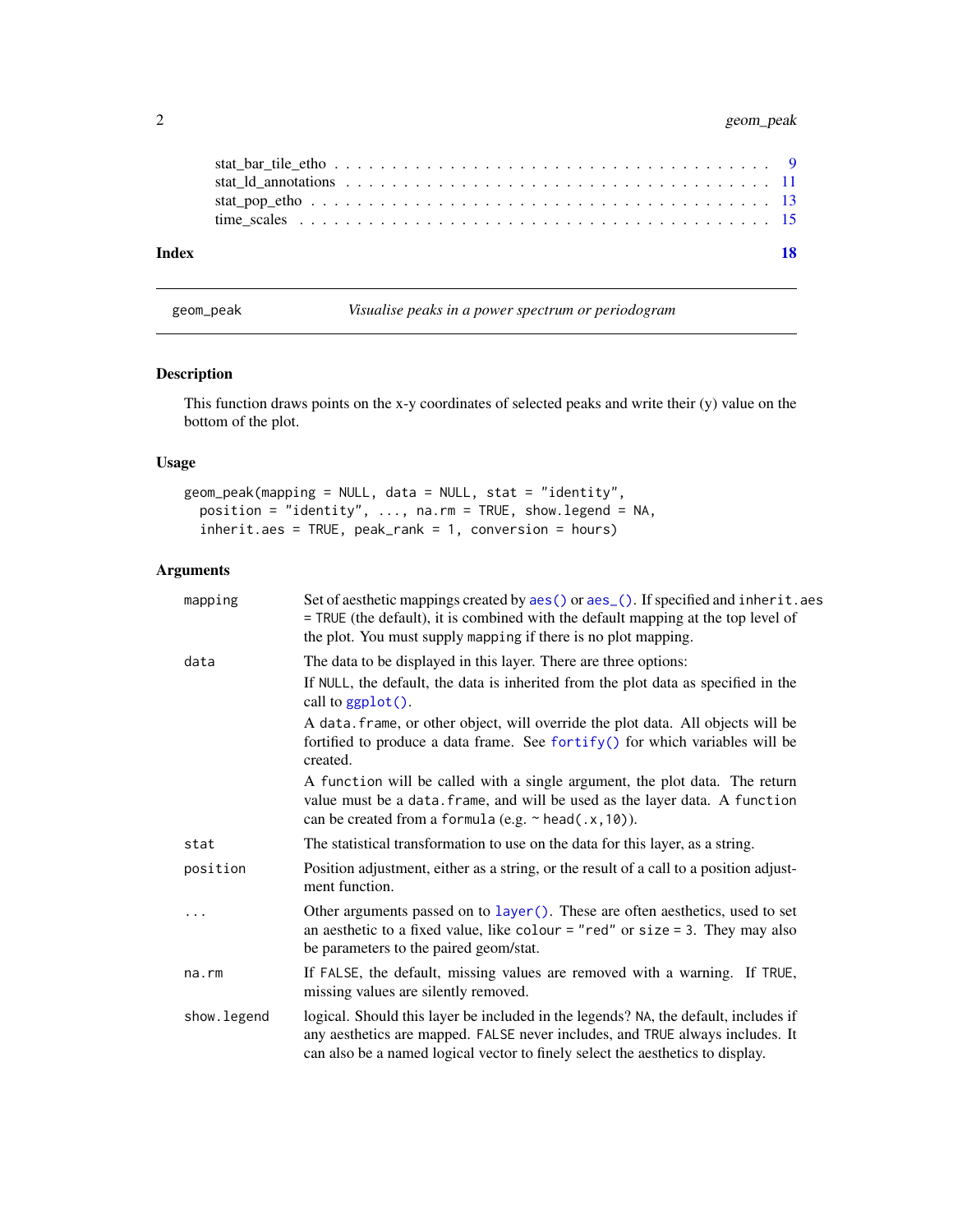# <span id="page-2-0"></span>geom\_peak 3

| inherit.aes | If FALSE, overrides the default aesthetics, rather than combining with them.                                     |
|-------------|------------------------------------------------------------------------------------------------------------------|
|             | This is most useful for helper functions that define both data and aesthetics and                                |
|             | shouldn't inherit behaviour from the default plot specification, e.g. borders().                                 |
| peak_rank   | numerical vector specifying the rank(s) of peak(s) to draw                                                       |
| conversion  | function to convert values of x to a specific unit. The default, hours, will write<br>x (time) in decimal hours. |

#### Details

In the input data, peaks are encoded as an additional column/aesthetic with values corresponding to peak ranks (and 0 when the point is not a peak). In other word, the mapping must provide x, y and peak. Only peaks matching peak\_rank will be drawn (see example).

#### Value

A ggplot layer.

#### References

• The relevant [rethomic tutorial section](https://rethomics.github.io/ggetho.html#periodograms)

#### See Also

- [ggperio](#page-5-1) to create a periodogram
- [zeitgebr::find\\_peaks](#page-0-0) to automatically add a peak column on periodogram data

Other layers: [stat\\_bar\\_tile\\_etho](#page-8-1), [stat\\_ld\\_annotations](#page-10-1), [stat\\_pop\\_etho](#page-12-1)

```
# We make a data frame by hand with five rows
# There are two peaks: in position 4 and 2
df \leq data.frame(x = hours(1:5),
                 y = c(1, 2, 0, 4, 1),peak = c(0, 2, 0, 1, 0)# We draw the plot as a line
p1 \leftarrow ggplot(df, aes(x, y, peak = peak)) +
                  geom_line() +
                  scale_x_hours()
pl
# Now we could add the peak values as an extra layer:
# The first peak
pl + geom_peak()
# The first ans second peak
pl + geom_peak(peak_rank = 1:2)
# The second only
pl + geom_peak(peak_rank = 2)
# Just like with other geoms,
# we can change colour, size, alpha, shape, ... :
```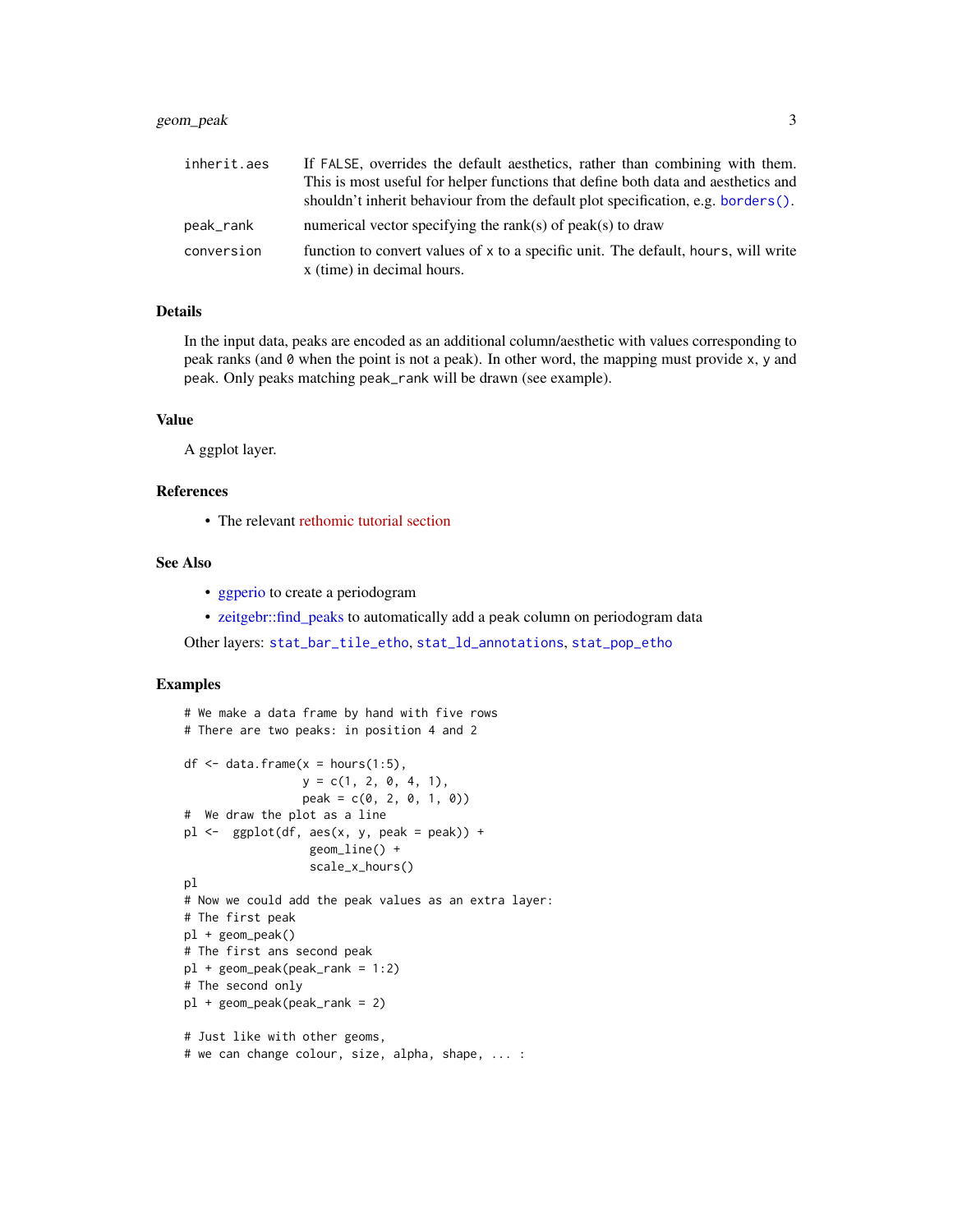#### <span id="page-3-0"></span>4 ggethologie and the state of the state of the state of the state of the state of the state of the state of the state of the state of the state of the state of the state of the state of the state of the state of the state

```
pl + geom\_peak(colour = "red", size = 10, alpha = .5, shape = 20)## In the context of circadian analysis,
# Using the zeitgebr package:
require(zeitgebr)
# We make toy data
metadata <- data.table(id = sprintf("toy_experiment|%02d", 1:40),
                       region_id = 1:40,condition = c("A", "B"),
                       sex = c("M", "M", "F", "F")dt <- toy_activity_data(metadata, seed = 107)
# We shift period of the group "A" by 0.01
dt[, t := ifelse(xmv(condition) == "A", t, t * 1.01)]# We compute a periodogram for each individual
per_dt <- periodogram(moving, dt, FUN = chi_sq_periodogram)
per_dt <- find_peaks(per_dt)
out <- ggperio(per_dt, aes(y = power - signif_threshold, colour = condition, peak = peak)) +
                    stat_pop_etho() +
                    facet_wrap( ~\dot{ }~id,~labeller = id_labels1out
out + geom_peak(colour="black")
```
#### <span id="page-3-1"></span>ggetho *Prepare a ggplot object to represent behavioural data*

#### Description

This function summarises a variable of interest (y or z axis) in order to subsequently represent it over time (x axis) (using layers provided either by ggplot2 or ggetho).

#### Usage

```
ggetho(data, mapping, summary_FUN = mean,
  summary_time_window = mins(30), time_wrap = NULL, time_offset = 0,
  multiplot = NULL, multiplot_period = hours(24), \dots)
```

| data                | behavr: behavr table containing the data and metadata                        |  |  |  |  |
|---------------------|------------------------------------------------------------------------------|--|--|--|--|
| mapping             | default list of aesthetic mappings to use for plot                           |  |  |  |  |
| summary_FUN         | method (function) used to summarise variable over time (typically, the mean) |  |  |  |  |
| summary_time_window |                                                                              |  |  |  |  |
|                     | width (in seconds) of the time window to compute a summary on                |  |  |  |  |
| time_wrap           | time (in seconds) used to wrap the data (see details)                        |  |  |  |  |
| time_offset         | time offset (i.e. phase, in seconds) when using time_wrap                    |  |  |  |  |
|                     |                                                                              |  |  |  |  |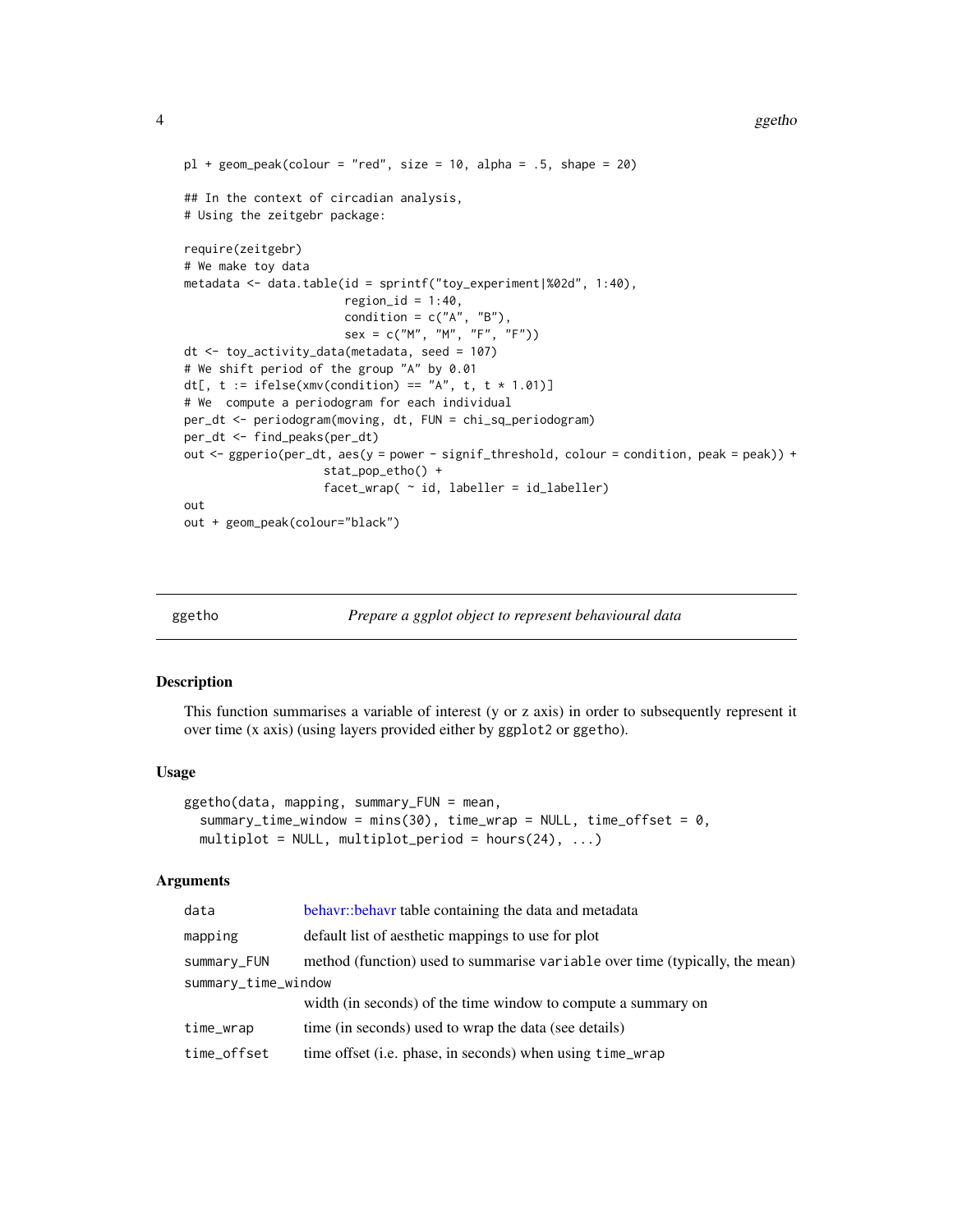#### <span id="page-4-0"></span>ggetho 5

| multiplot        | integer, greater than two, or NULL, the default (see details) |
|------------------|---------------------------------------------------------------|
| multiplot_period |                                                               |
|                  | the duration of the period when mutiplotting (see details)    |
| $\cdots$         | additional arguments to be passed to ggplot2::ggplot()        |

#### Details

time\_wrap is typically used to express time relatively to the start of the the day. In other words, it can help be used to pull all days together in one representative day. In this case, time\_wrap = hours(24). Instead of representing data from the start of the day, it can be done from any offset, using time\_offset. For instance, time\_offset = hours(12) puts the circadian reference (ZT0) in the middle of the plot.

Multiplotting is a generalisation of double-plotting, triple-plotting... This type or representation is useful to understand periodic behaviours. When multiplot is *not* NULL, data is repeated as many time as its value, along the x axis. The y axis is then the period (typically the day) onset. It is possible to set duration of the period, which is typically 24 h to arbitrary values using the multiplot\_period argument.

#### Value

An initial ggplot object that can be further edited.

#### References

• The relevant [rethomic tutorial section](https://rethomics.github.io/ggetho.html#the-ggetho-function)

#### See Also

- [stat\\_pop\\_etho](#page-12-1) to show population trend by aggregating individuals over time
- [stat\\_tile\\_etho](#page-8-2) to show variable of interest as colour intensity
- [stat\\_ld\\_annotations](#page-10-1) to show light and dark phases on the plot

```
# We start by making a dataset with 20 animals
metadata <- data.table(id = sprintf("toy_experiment|%02d", 1:20),
                   condition = c("A", "B")dt <- toy_activity_data(metadata, 3)
# We build a plot object with **nothing inside** (just the axis)
# we want to show proportion of time sleeping on the y axis:
pl <- ggetho(dt, aes(y = asleep))
pl
# Sometimes, the variable of interest in not on the y axis, but on z axis (colour scale).
# When we do not provide a y axis,
# ggetho will make an ID fo each animal and display them on separate rows
pl <- ggetho(dt, aes(z = asleep))
pl
# this one is the same type, but it groups the animals by condition
pl \leq-ggetho(dt, aes(z = asleep, y = condition))
```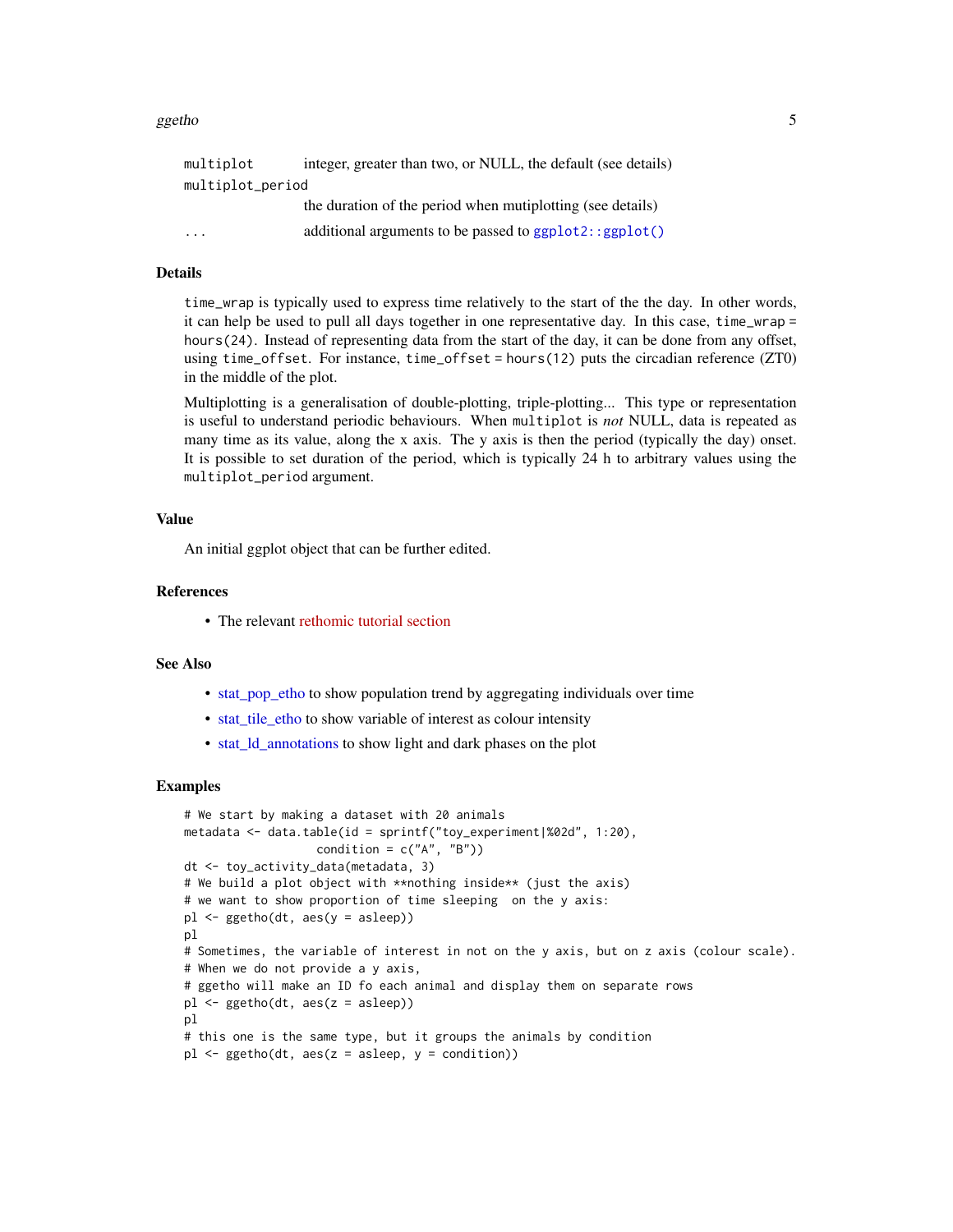```
pl
# sorting with paste
pl <- ggetho(dt, aes(z = asleep,y = paste(condition, id)))
pl
# we want to summarise (wrap) data along a circadian day:
pl \leq-ggetho(dt, aes(y = asleep), time_wrap = hours(24))pl
# double-plotted actogram:
pl <- ggetho(dt,
              aes(z = moving),
              multiplot = 2,
              multiplot_period = hours(24))
pl
# then use `+ stat_tile_etho()` , or `+ stat_bar_tile_etho()`
```
<span id="page-5-1"></span>ggperio *Prepare a ggplot object to represent periodogram data*

# Description

This function summarises periodogram data (containing periodograms of multiple individual), to show period on the x axis, and power (or equivalent) on the y axis.

#### Usage

ggperio(data, mapping = aes( $x = period$ ,  $y = power$ ), ...)

#### Arguments

| data                    | behavr::behavr table containing the data and metadata    |
|-------------------------|----------------------------------------------------------|
| mapping                 | default list of aesthetic mappings to use for plot       |
| $\cdot$ $\cdot$ $\cdot$ | additional arguments to be passed to $ggplot2::ggplot()$ |

#### Value

An initial ggplot object that can be further edited.

# References

• The relevant [rethomic tutorial section](https://rethomics.github.io/ggetho.html#periodograms)

#### See Also

- [ggetho](#page-3-1) to plot time series
- [geom\\_peak](#page-1-1) to draw peaks on a periodogram
- [zeitgebr::periodogram](#page-0-0) to compute periodograms in a first place
- [ggspectro](#page-6-1) to visualise spectrograms

<span id="page-5-0"></span>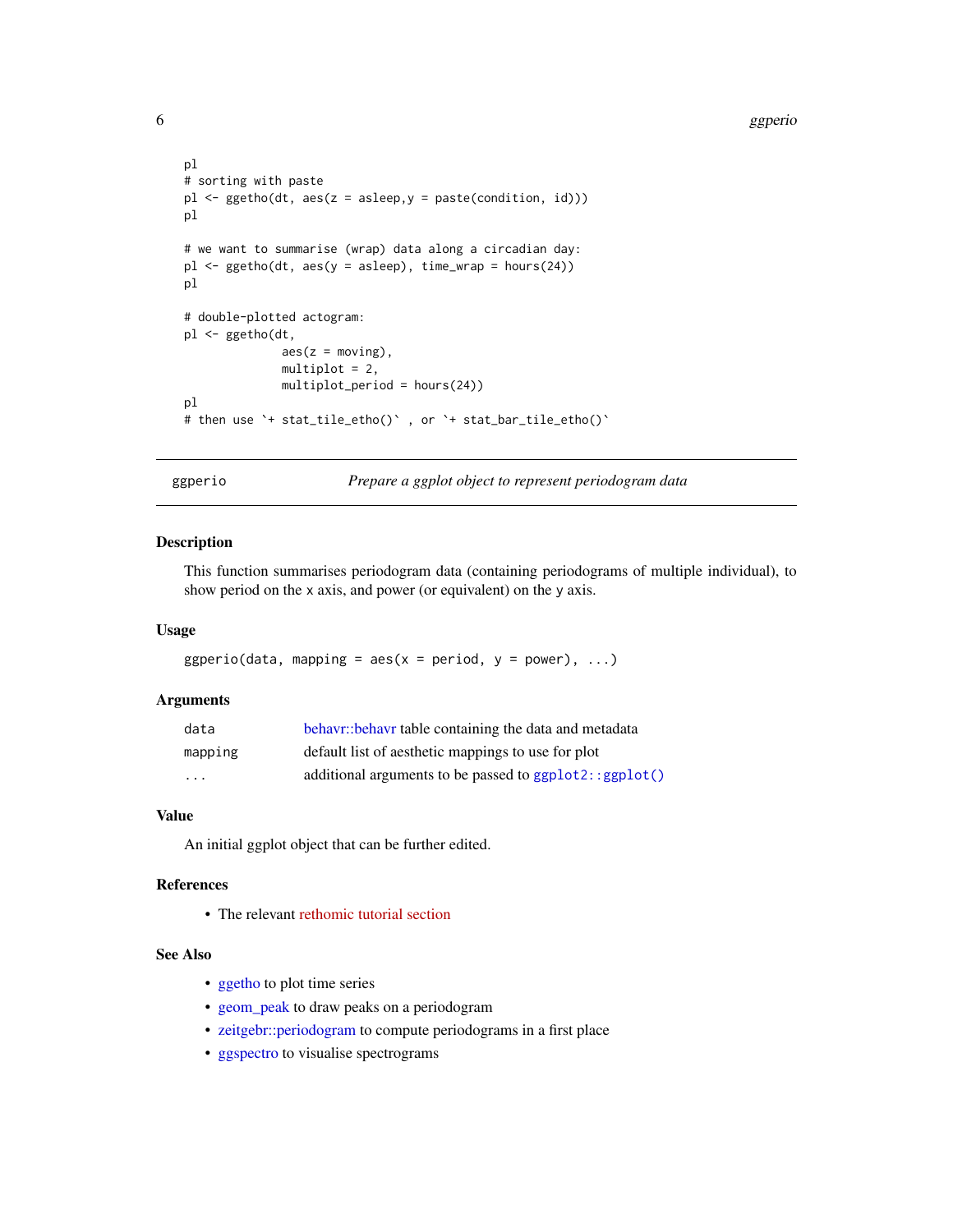#### <span id="page-6-0"></span>ggspectro and the set of the set of the set of the set of the set of the set of the set of the set of the set of the set of the set of the set of the set of the set of the set of the set of the set of the set of the set of

#### Examples

```
require(zeitgebr)
# We make toy data
metadata <- data.table(id = sprintf("toy_experiment|%02d", 1:40),
                       region_id = 1:40,condition = c("A", "B"),
                       sex = c("M", "M", "F", "F")dt <- toy_activity_data(metadata, seed = 107)
# We shift period of the group "A" by 0.01
dt[, t := ifelse(xmv(condition) == "A", t, t * 1.01)]# We compute a periodogram for each individual
per_dt <- periodogram(moving, dt, FUN = chi_sq_periodogram)
# Then we display them as an average
out \leq ggperio(per_dt, aes(y = power, colour = condition))
out + stat_pop_etho()
out <- ggperio(per_dt, aes(y = power - signif_threshold, colour = condition))
out + stat_pop_etho()
out <- ggperio(per_dt, aes(y = power - signif_threshold, colour = condition))
out + stat_pop_etho() + facet_wrap( ~ id, labeller = id_labeller)
```
<span id="page-6-1"></span>

ggspectro *Prepare a ggplot object to represent spectrogram data*

#### Description

This function summarises spectrogram data (containing spectrograms of multiple individual), to show period on the y axis, time on the x axis and power on the z axis (*e.g.* as a colour).

#### Usage

```
ggspectro(data, mapping = aes(), summary_FUN = mean,summary_time_window = mins(30), time_wrap = NULL, time_offset = 0,
  ...)
```

| data                | behavr: behavr table containing the data and metadata                        |  |  |  |  |
|---------------------|------------------------------------------------------------------------------|--|--|--|--|
| mapping             | default list of aesthetic mappings to use for plot                           |  |  |  |  |
| summary_FUN         | method (function) used to summarise variable over time (typically, the mean) |  |  |  |  |
| summary_time_window |                                                                              |  |  |  |  |
|                     | width (in seconds) of the time window to compute a summary on                |  |  |  |  |
| time_wrap           | time (in seconds) used to wrap the data (see details)                        |  |  |  |  |
| time_offset         | time offset (i.e. phase, in seconds) when using time_wrap                    |  |  |  |  |
| $\cdot$             | additional arguments to be passed to ggplot2::ggplot()                       |  |  |  |  |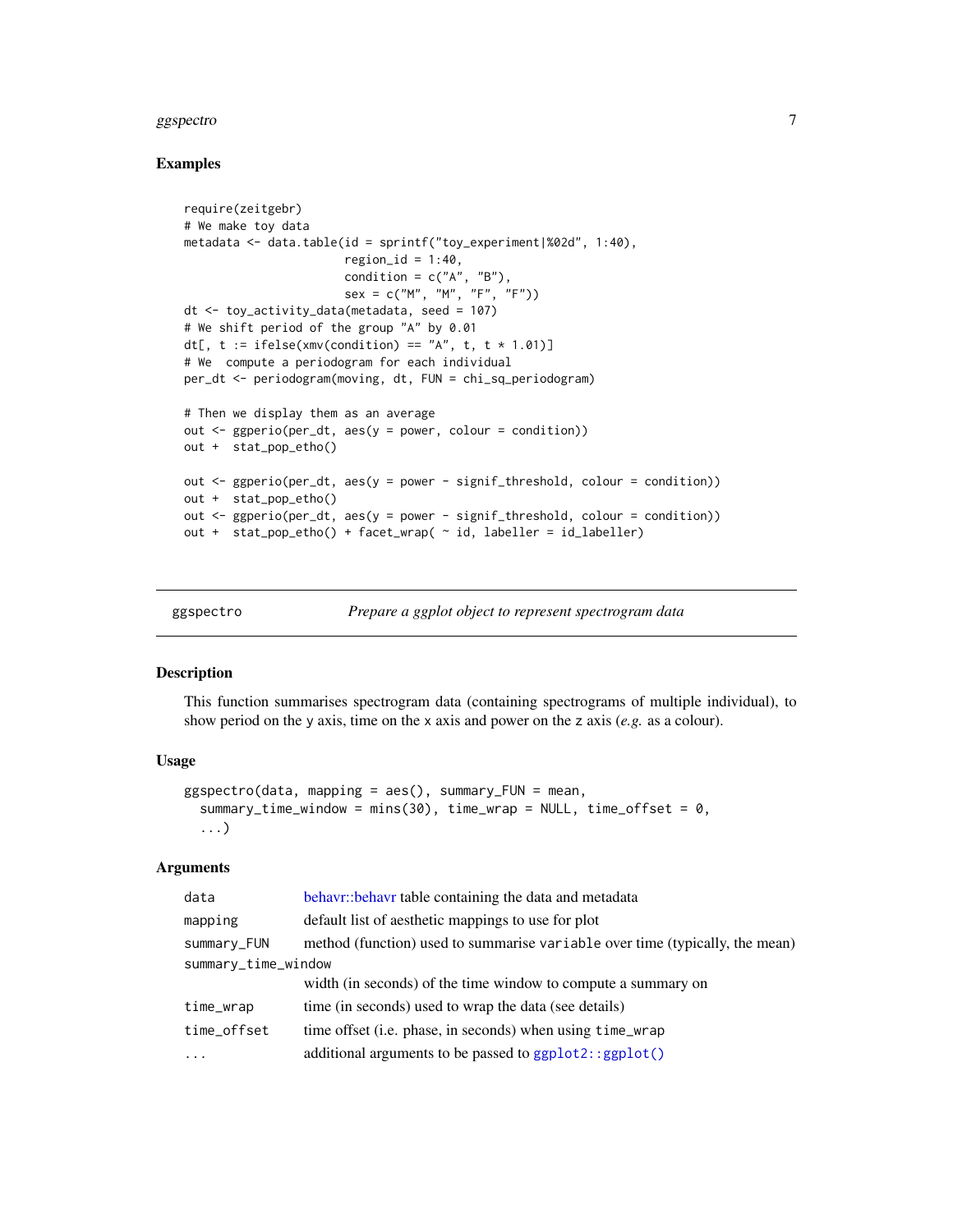<span id="page-7-0"></span>An initial ggplot object that can be further edited.

# References

• The relevant [rethomic tutorial section](https://rethomics.github.io/ggetho.html#spectrogram)

### See Also

• [ggperio](#page-5-1) to visualise periodograms

### Examples

```
library(zeitgebr)
data(dams_sample)
dt <- dams_sample
spect_dt <- spectrogram(activity, dt)
pl <- ggspectro(spect_dt,time_wrap = hours(24)) +
  stat_tile_etho() +
 scale_y_hours(log=TRUE) +
  stat_ld_annotations(ld_colours = c("grey","black"))
pl + facet_grid(period_group ~ .)
pl + facet_wrap(~ id)
```
id\_labeller *A facet labeller for* id

#### Description

This function returns a [ggplot2::labeller](#page-0-0) that displays the id on several lines to improve readability.

#### Usage

```
id_labeller(labels)
```
#### Arguments

labels Data frame of labels. Usually contains only one element, but faceting over multiple factors entails multiple label variables.

#### See Also

[ggplot2::labeller,](#page-0-0) to make your own labellers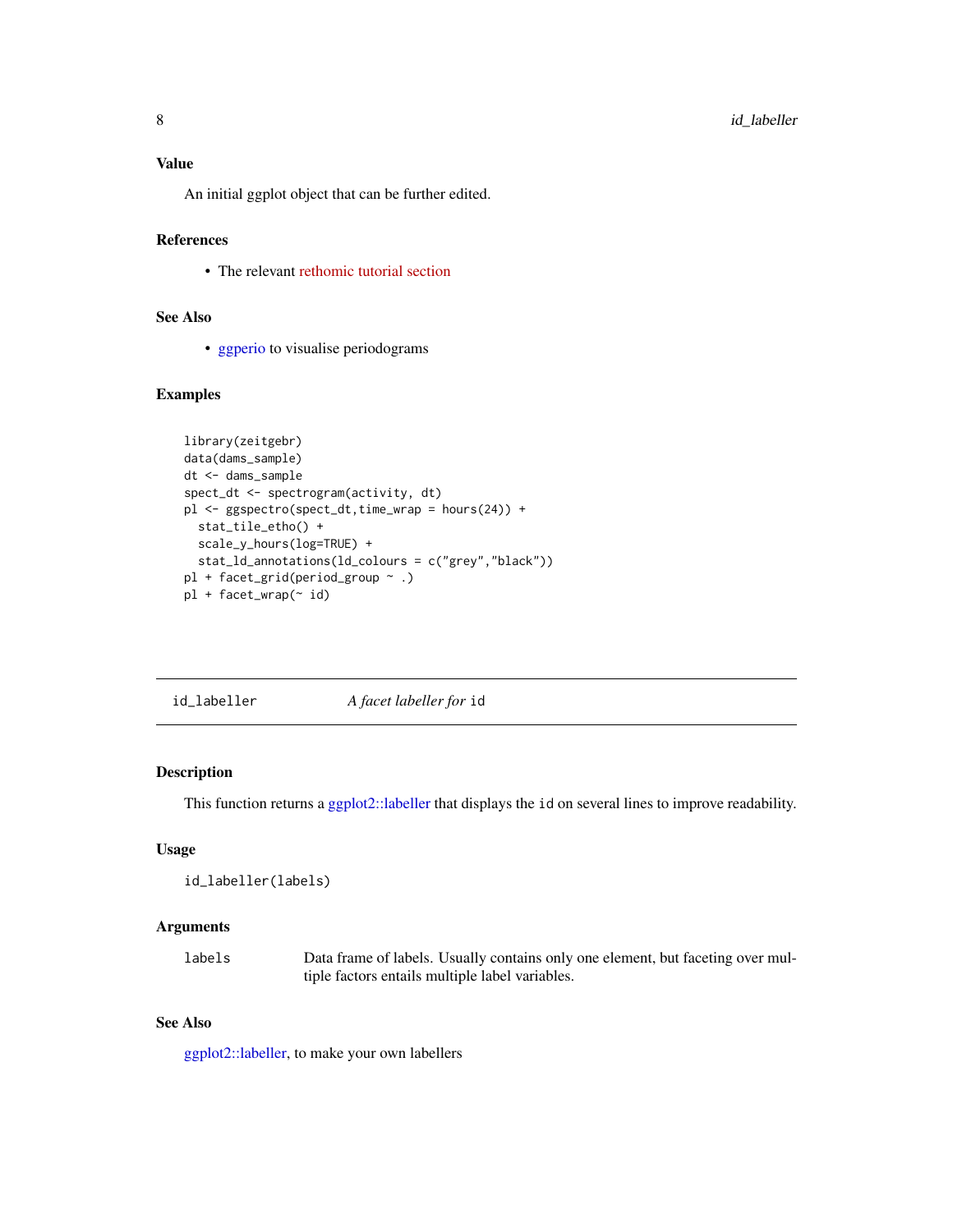<span id="page-8-0"></span>stat\_bar\_tile\_etho 9

#### Examples

```
library(behavr)
metadata <- data.frame(
     id = sprintf("2017-09-01 20:00:12|toy_experiment_a_very_long_name|%02d", 1:20),
     condition = c("A", "B")dt <- toy_activity_data(metadata, duration = hours(2))
pl <- ggetho(dt, aes(y = asleep)) + stat_pop_etho()
## Without labelling
p1 + facet_wrap( \sim id)
## With labeller
pl + facet_wrap( ~ id, labeller = id_labeller)
```
<span id="page-8-1"></span>stat\_bar\_tile\_etho *Display a variable of interest either as a colour intensity value or as a bar height*

#### <span id="page-8-2"></span>Description

These functions show the temporal trend (time on the x axis) of a variable of interest  $(z \text{ axis})$  as either colour intensity (stat\_tile\_etho) or using the hight of the tiles (stat\_bar\_tile\_etho). In both cases, the y axis is a discrete variable such as a treatment or the id of individuals.

#### Usage

```
stat_bar_tile_etho(mapping = NULL, data = NULL, geom = "bar_tile",
 position = "identity", ..., method = mean, method = args = list(),na.rm = FALSE, show.legend = NA, inherit.aes = TRUE)
```

```
stat_tile_etho(mapping = NULL, data = NULL, geom = "raster",
  position = "identity", \dots, method = mean, method.args = list(),
  na.rm = FALSE, show.legend = NA, inherit.aes = TRUE)
```

| mapping | Set of aesthetic mappings created by aes () or aes (). If specified and inherit. aes<br>$=$ TRUE (the default), it is combined with the default mapping at the top level of<br>the plot. You must supply mapping if there is no plot mapping. |
|---------|-----------------------------------------------------------------------------------------------------------------------------------------------------------------------------------------------------------------------------------------------|
| data    | The data to be displayed in this layer. There are three options:                                                                                                                                                                              |
|         | If NULL, the default, the data is inherited from the plot data as specified in the<br>call to $ggplot()$ .                                                                                                                                    |
|         | A data. frame, or other object, will override the plot data. All objects will be<br>fortified to produce a data frame. See fortify() for which variables will be<br>created.                                                                  |
|         | A function will be called with a single argument, the plot data. The return<br>value must be a data. frame, and will be used as the layer data. A function<br>can be created from a formula (e.g. $\sim$ head(.x, 10)).                       |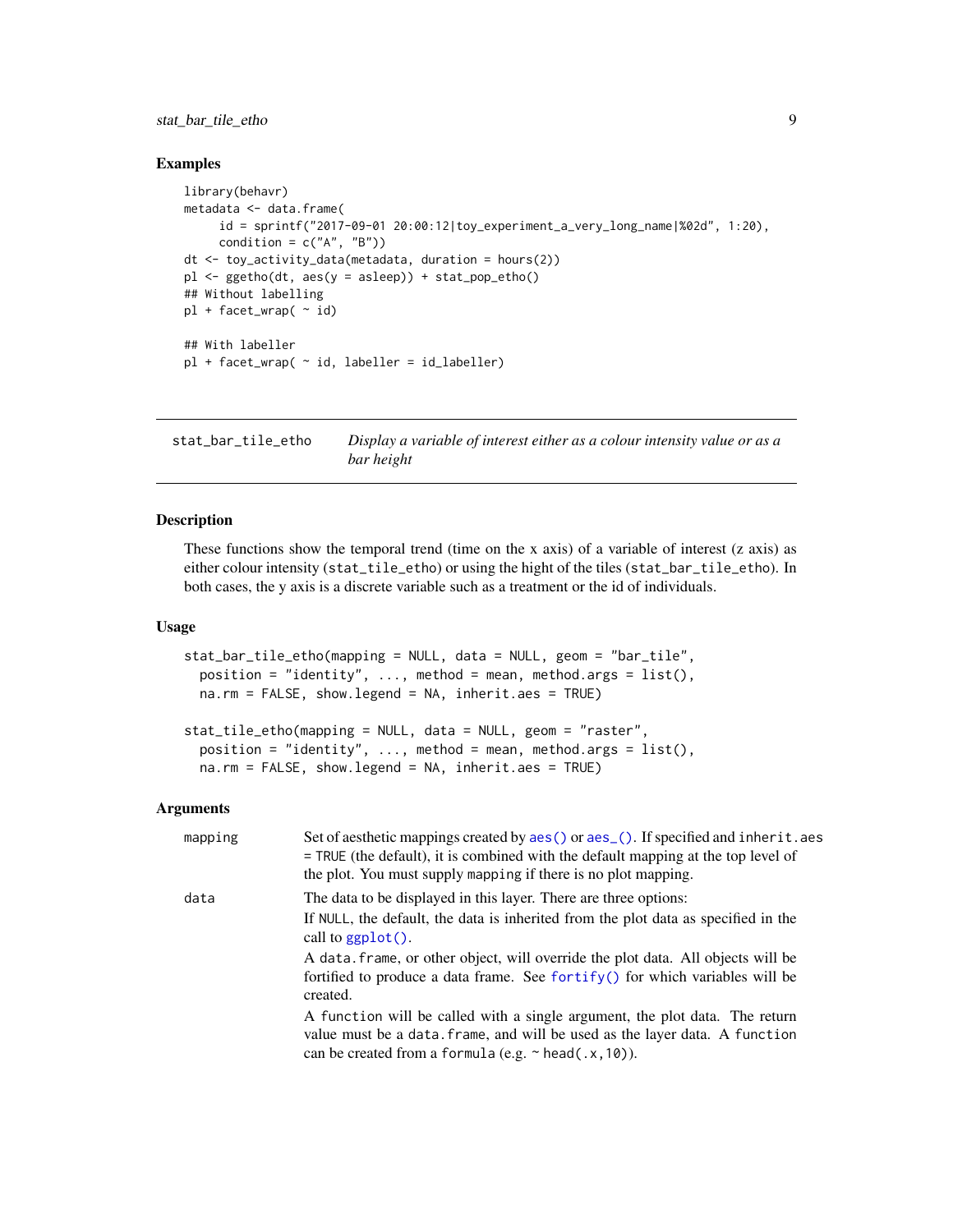<span id="page-9-0"></span>

| geom        | The geometric object to use display the data                                                                                                                                                                                                           |
|-------------|--------------------------------------------------------------------------------------------------------------------------------------------------------------------------------------------------------------------------------------------------------|
| position    | Position adjustment, either as a string, or the result of a call to a position adjust-<br>ment function.                                                                                                                                               |
|             | Other arguments passed on to $layer()$ . These are often aesthetics, used to set<br>an aesthetic to a fixed value, like colour = "red" or size = 3. They may also<br>be parameters to the paired geom/stat.                                            |
| method      | function used to compute the aggregate, when/if grouping several individuals on<br>the same row. The default is fucntion is mean. median, min, max are examples<br>of alternatives.                                                                    |
| method.args | List of additional arguments passed on to the modelling function defined by<br>method.                                                                                                                                                                 |
| $na$ . $rm$ | If FALSE, the default, missing values are removed with a warning. If TRUE,<br>missing values are silently removed.                                                                                                                                     |
| show.legend | logical. Should this layer be included in the legends? NA, the default, includes if<br>any aesthetics are mapped. FALSE never includes, and TRUE always includes. It<br>can also be a named logical vector to finely select the aesthetics to display. |
| inherit.aes | If FALSE, overrides the default aesthetics, rather than combining with them.<br>This is most useful for helper functions that define both data and aesthetics and<br>shouldn't inherit behaviour from the default plot specification, e.g. borders().  |

#### Value

A ggplot layer.

• The relevant [rethomic tutorial section](https://rethomics.github.io/ggetho.html#tile-plots)

#### See Also

- [ggetho](#page-3-1) to generate a plot object
- [stat\\_pop\\_etho](#page-12-1) to show population trend by aggregating individuals over time
- [stat\\_ld\\_annotations](#page-10-1) to show light and dark phases on the plot

Other layers: [geom\\_peak](#page-1-1), [stat\\_ld\\_annotations](#page-10-1), [stat\\_pop\\_etho](#page-12-1)

```
# We start by making a to dataset with 20 animals
metadata <- data.frame(id = sprintf("toy_experiment | %02d", 1:20),
                   age = c(1, 5, 10, 20),
                   condition = c("A", "B")print(metadata)
dt <- toy_activity_data(metadata, 3)
# We build a plot object
pl <- ggetho(dt, aes(z = asleep))
# A standard plot one row per animal:
pl + stat_tile_etho()
# We can also group animals per condition and calculate the average sleep
pl \leftarrow ggetho(dt, aes(z = asleep, y = condition))
```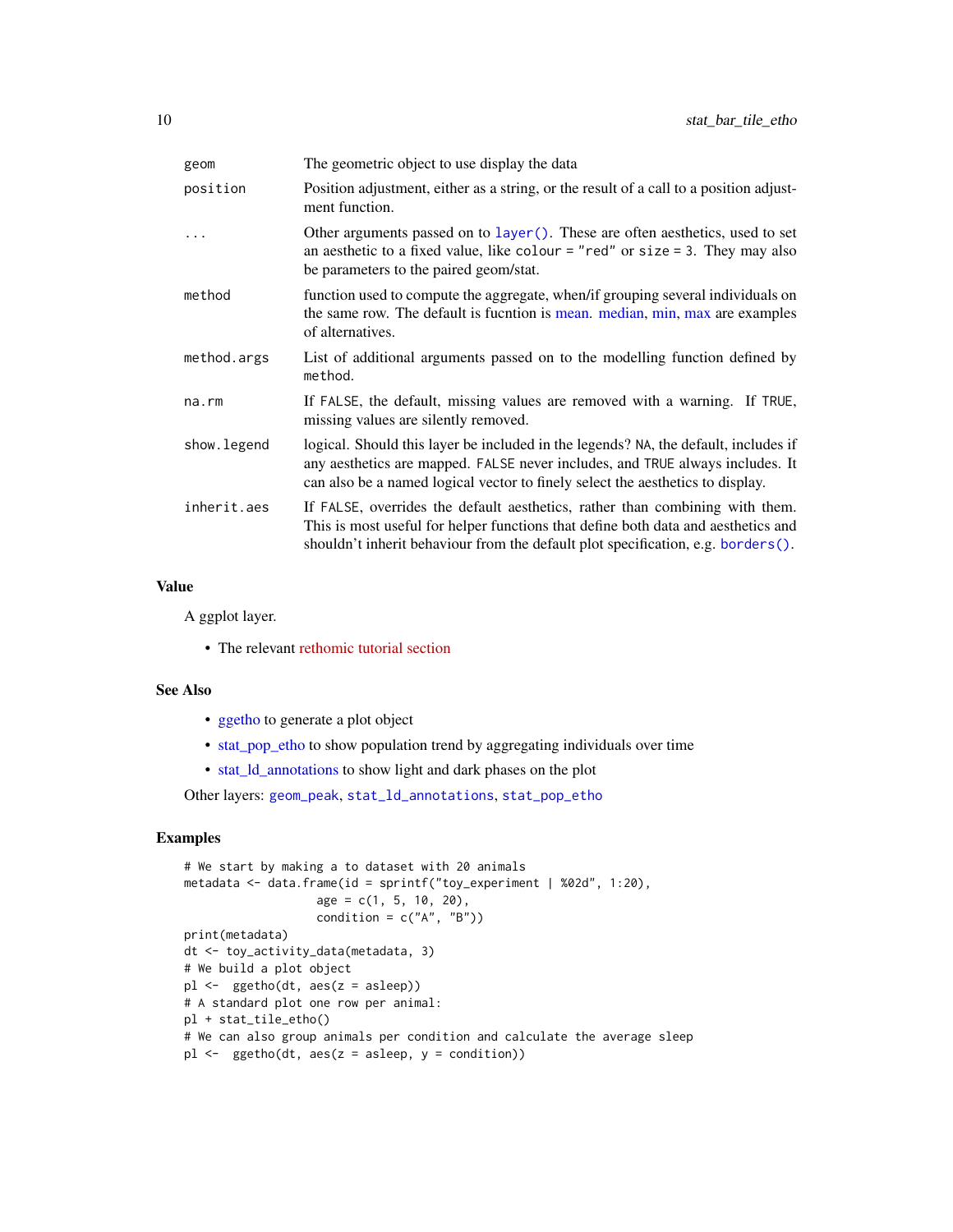```
pl + stat_tile_etho()
# We can sort by adding condition AND id on the y axis:
pl \leq-ggetho(dt, aes(z = asleep, y = interaction(id, condition)))pl + stat_tile_etho()
# Same if we want to sort by age
pl \leq-ggetho(dt, aes(z = asleep, y = interaction(id, age)))pl + stat_tile_etho()
# Instead, of the average, maybe we want to show the highest (max)
# posible value of sleep for any time point
pl + stat_tile_etho(method = max)
# We can also use stat_bar_tile as an alternative
pl + stat_bar_tile_etho()
```
<span id="page-10-1"></span>stat\_ld\_annotations *Compute and display light/dark annotations onto a plot object*

#### Description

This function is used to show light and dark (L and D) phases as boxes on top a plot.

#### Usage

```
stat_ld_annotations(mapping = NULL, data = NULL,
 position = "identity", ld_colours = c("white", "black"),
 ypos = "bottom", height = 0.03, period = hours(24), phase = 0,
  l_duration = hours(12), outline = "black", x_llimits = c(NA, NA),
  ..., na.rm = FALSE, show.legend = FALSE, inherit.aes = TRUE)
```

| mapping  | Set of aesthetic mappings created by aes () or aes (). If specified and inherit. aes<br>= TRUE (the default), it is combined with the default mapping at the top level of<br>the plot. You must supply mapping if there is no plot mapping. |
|----------|---------------------------------------------------------------------------------------------------------------------------------------------------------------------------------------------------------------------------------------------|
| data     | The data to be displayed in this layer. There are three options:<br>If NULL, the default, the data is inherited from the plot data as specified in the<br>call to $ggplot()$ .                                                              |
|          | A data frame, or other object, will override the plot data. All objects will be<br>fortified to produce a data frame. See fortify() for which variables will be<br>created.                                                                 |
|          | A function will be called with a single argument, the plot data. The return<br>value must be a data. frame, and will be used as the layer data. A function<br>can be created from a formula (e.g. $\sim$ head(.x, 10)).                     |
| position | Position adjustment, either as a string, or the result of a call to a position adjust-<br>ment function.                                                                                                                                    |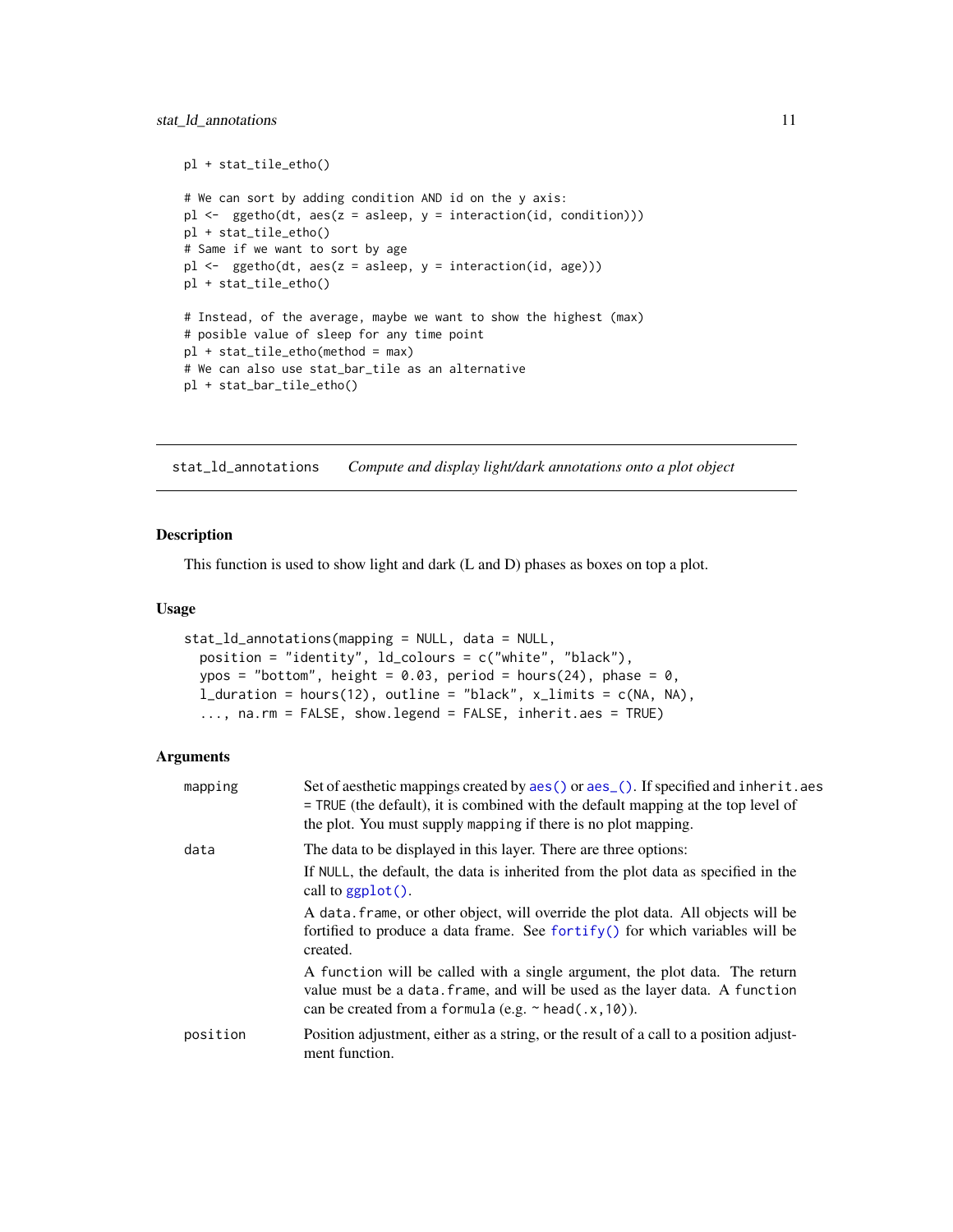<span id="page-11-0"></span>

| ld_colours                | character vector of length two setting the colours for light and dark phases, re-<br>spectively. The default is c("white", "black").                                                                                                                   |
|---------------------------|--------------------------------------------------------------------------------------------------------------------------------------------------------------------------------------------------------------------------------------------------------|
| ypos                      | position and height of the annotation on the y axis. It can be either "top" or<br>"bottom". The default, "bottom" will put the labels below any data.                                                                                                  |
| height                    | relative height of the rectangles. The default is $3$ percent $(0.03)$ .                                                                                                                                                                               |
| period, phase, l_duration |                                                                                                                                                                                                                                                        |
|                           | period, phase and duration of the L phase (in seconds) of the LD cycle.                                                                                                                                                                                |
| outline                   | colour of the border of the rectangles. A value of NA draws no border.                                                                                                                                                                                 |
| x_limits                  | numerical vector of length 2 for the start and end of the annotations (in seconds).<br>The default, c(NA, NA), uses the full range of the plotted data.                                                                                                |
| $\ddots$                  | Other arguments passed on to layer (). These are often aesthetics, used to set<br>an aesthetic to a fixed value, like colour = "red" or size = 3. They may also<br>be parameters to the paired geom/stat.                                              |
| na.rm                     | If FALSE, the default, missing values are removed with a warning. If TRUE,<br>missing values are silently removed.                                                                                                                                     |
| show.legend               | logical. Should this layer be included in the legends? NA, the default, includes if<br>any aesthetics are mapped. FALSE never includes, and TRUE always includes. It<br>can also be a named logical vector to finely select the aesthetics to display. |
| inherit.aes               | If FALSE, overrides the default aesthetics, rather than combining with them.<br>This is most useful for helper functions that define both data and aesthetics and<br>shouldn't inherit behaviour from the default plot specification, e.g. borders().  |

# Value

A ggplot layer.

# References

• The relevant [rethomic tutorial section](https://rethomics.github.io/ggetho.html#ld-annotations)

#### See Also

• [ggetho](#page-3-1) to generate a plot object

Other layers: [geom\\_peak](#page-1-1), [stat\\_bar\\_tile\\_etho](#page-8-1), [stat\\_pop\\_etho](#page-12-1)

```
library(behavr)
# We start by making a to dataset with 20 animals
metadata <- data.frame(id = sprintf("toy_experiment | %02d", 1:20),
                  condition = c("A", "B")dt <- toy_activity_data(metadata, 3)
# We build a plot object
pl <- ggetho(dt, aes(y = asleep)) + stat_pop_etho()
pl + stat_ld_annotations()
# We can also put the annotations in the background:
pl <- ggetho(dt, aes(y = asleep)) +
```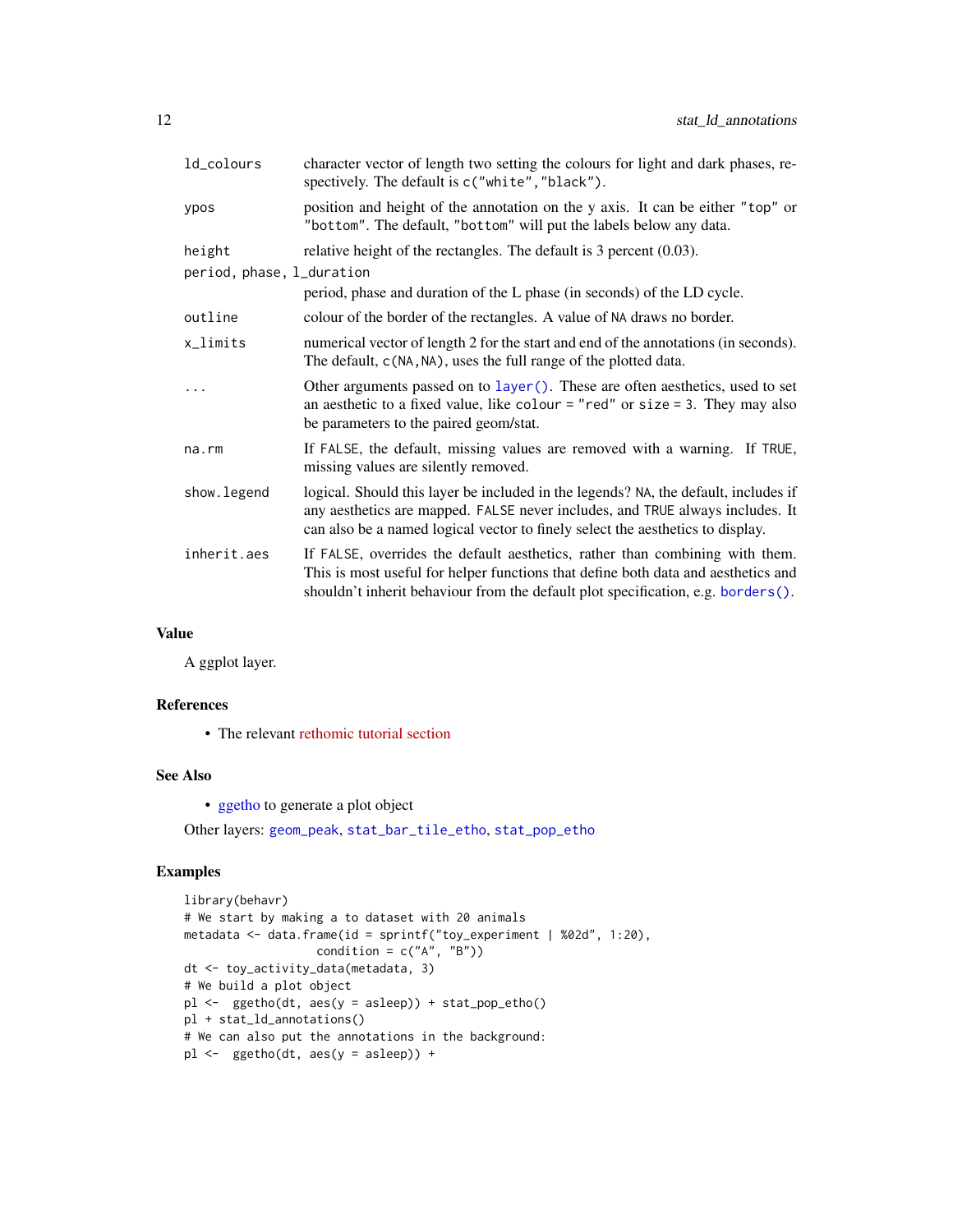```
stat_ld_annotations(outline = NA) +
                 stat_pop_etho()
pl
# Different colours (e.g. DD)
pl + stat_ld_annotations(ld_colour = c("grey", "black"))
# Shorter period
pl + stat_ld_annotations(period = hours(22), phase = hours(3))
# On a tile plot:
pl <- ggetho(dt, aes(z = asleep)) + stat_tile_etho()
pl + stat_ld_annotations()
```
<span id="page-12-1"></span>stat\_pop\_etho *Compute and display a population aggregate for a variable of interest*

#### Description

This function displays the temporal (time on the x axis) trend of variable of interest, on the y axis as a line with confidence interval as a shaded area.

# Usage

```
stat_pop_etho(mapping = NULL, data = NULL, geom = "smooth",
 position = "identity", ..., method = mean_se, method.args = list(),
  show.legend = NA, inherit.aes = TRUE)
```

| mapping  | Set of aesthetic mappings created by aes () or aes (). If specified and inherit. aes<br>$=$ TRUE (the default), it is combined with the default mapping at the top level of<br>the plot. You must supply mapping if there is no plot mapping. |
|----------|-----------------------------------------------------------------------------------------------------------------------------------------------------------------------------------------------------------------------------------------------|
| data     | The data to be displayed in this layer. There are three options:<br>If NULL, the default, the data is inherited from the plot data as specified in the<br>call to $ggplot()$ .                                                                |
|          | A data. frame, or other object, will override the plot data. All objects will be<br>fortified to produce a data frame. See fortify() for which variables will be<br>created.                                                                  |
|          | A function will be called with a single argument, the plot data. The return<br>value must be a data. frame, and will be used as the layer data. A function<br>can be created from a formula (e.g. $\sim$ head(.x, 10)).                       |
| geom     | The geometric object to use display the data                                                                                                                                                                                                  |
| position | Position adjustment, either as a string, or the result of a call to a position adjust-<br>ment function.                                                                                                                                      |
|          | Other arguments passed on to layer (). These are often aesthetics, used to set<br>an aesthetic to a fixed value, like colour = "red" or size = 3. They may also<br>be parameters to the paired geom/stat.                                     |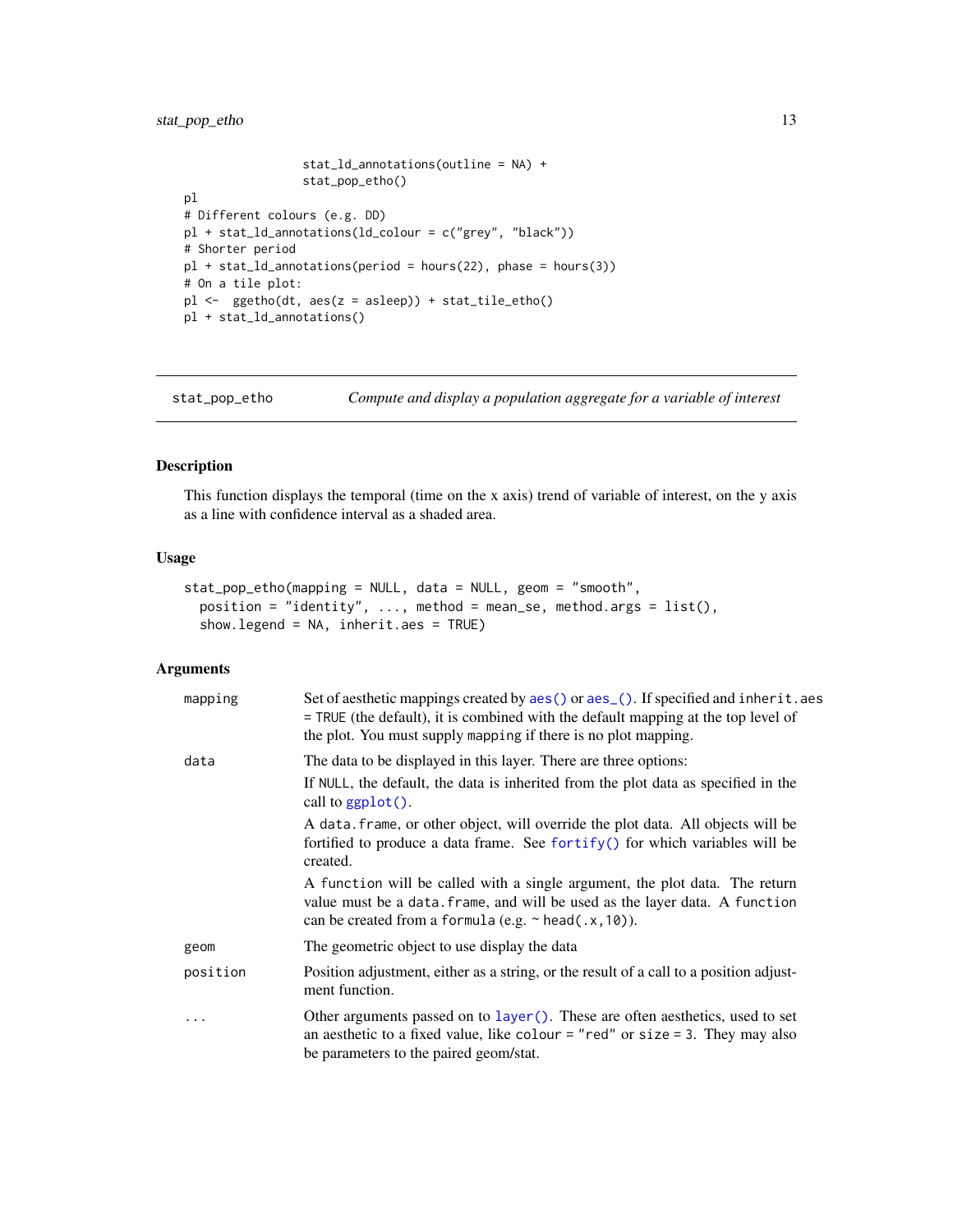<span id="page-13-0"></span>

| method       | function used to compute the aggregate and confidence intervals. It should return<br>(y, ymin and ymax). The default is ggplot2::mean_se, which computes the mean<br>+ or - standard error. ggplot2::mean_cl_boot can be used instead to generate<br>bootstrap confidence interval instead. |
|--------------|---------------------------------------------------------------------------------------------------------------------------------------------------------------------------------------------------------------------------------------------------------------------------------------------|
| method.args  | List of additional arguments passed on to the modelling function defined by<br>method.                                                                                                                                                                                                      |
| show. legend | logical. Should this layer be included in the legends? NA, the default, includes if<br>any aesthetics are mapped. FALSE never includes, and TRUE always includes. It<br>can also be a named logical vector to finely select the aesthetics to display.                                      |
| inherit.aes  | If FALSE, overrides the default aesthetics, rather than combining with them.<br>This is most useful for helper functions that define both data and aesthetics and<br>shouldn't inherit behaviour from the default plot specification, e.g. borders $()$ .                                   |

#### Value

A ggplot layer.

#### References

• The relevant [rethomic tutorial section](https://rethomics.github.io/ggetho.html#population-plots)

#### See Also

- [ggetho](#page-3-1) to generate a plot object
- [stat\\_tile\\_etho](#page-8-2) to show variable of interest as colour intensity
- [stat\\_ld\\_annotations](#page-10-1) to show light and dark phases on the plot
- [ggplot2::stat\\_smooth](#page-0-0) to understand how to change the type of confidence interval, line colour and so forth

Other layers: [geom\\_peak](#page-1-1), [stat\\_bar\\_tile\\_etho](#page-8-1), [stat\\_ld\\_annotations](#page-10-1)

```
library(behavr)
metadata <- data.frame(id = sprintf("toy_experiment | %02d", 1:20),
                   age=c(1, 5, 10, 20),
                   condition=c("A", "B"))
dt <- toy_activity_data(metadata, 3)
# We build a plot object
pl <- ggetho(dt, aes(y = asleep))
# A standard plot of the whole population:
pl + stat_pop_etho()
# We can also split by condition, and display the two population on different facets:
p1 + stat\_pop\_etho() + facet\_grid(condition ~ .)# Instead, we can use different colour for separate conditions:
pl \leftarrow ggetho(dt, aes(y = asleep, colour = condition))
pl + stat_pop_etho()
# Sometimes, we also have numeric condition (e.g. age)
```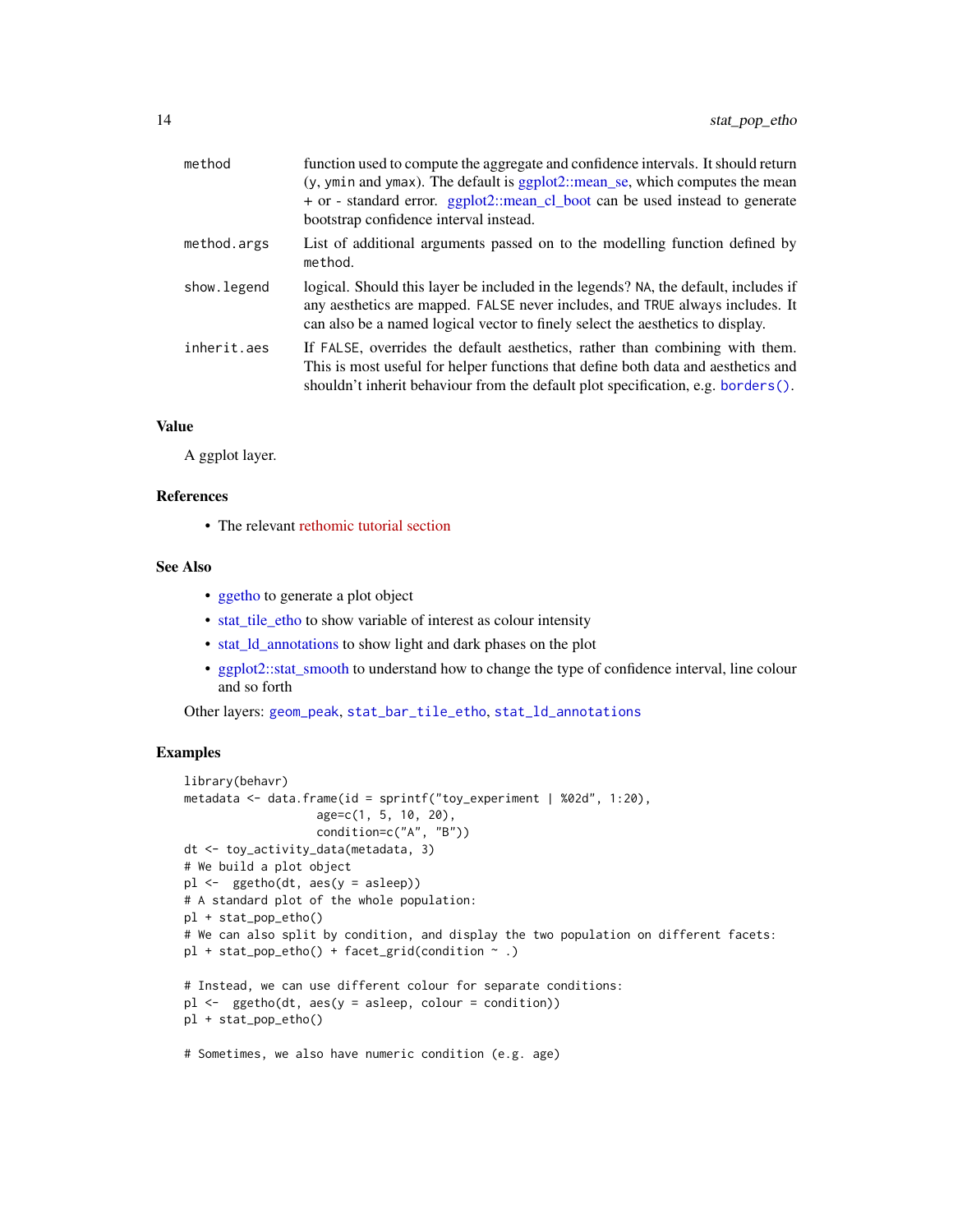<span id="page-14-0"></span>time\_scales 15

```
pl \leftarrow ggetho(dt, aes(y = asleep, colour = age))
pl + stat_pop_etho()
# We could want to aggreate several days of data to one circadian day (i.e. time wrapping)
# here, we also plot the invert of moving (!moving)
pl \leq - ggetho(dt, aes(y = !moving), time_wrap = hours(24))
pl + stat_pop_etho()
```
time\_scales *Scales for durations*

#### **Description**

A set of scales used to represent experimental durations.

#### Usage

```
scale_x_days(name = "Time", breaks = waire(),minor_breaks = waiver(), labels = waiver(), limits = NULL,
  expand = waiver(), oob = scales::censor, na.value = NA\_real_,
 position = "bottom", time_wrap = NULL, unit = "day", log = FALSE)
scale_y_days(name = "Time", breaks = waire(),minor_breaks = waiver(), labels = waiver(), limits = NULL,
 expand = waiver(), oob = scales::censor, na.value = NA_real_,
 position = "left", time_wrap = NULL, unit = "day", log = FALSE)
scale_x_hours(name = "Time", breaks = waire(),minor_breaks = waiver(), labels = waiver(), limits = NULL,
 expand = waiver(), oob = scales::censor, na.value = NA_real_,
 position = "bottom", time_wrap = NULL, unit = "h", log = FALSE)
scale_y_hours(name = "Time", breaks = waiver(),
  minor_breaks = waiver(), labels = waiver(), limits = NULL,
  expand = waiver(), oob = scales::censor, na.value = NA\_real_,
 position = "left", time_wrap = NULL, unit = "h", log = FALSE)
scale_x_seconds(name = "Time", breaks = waiver(),
 minor_breaks = waiver(), labels = waiver(), limits = NULL,
 expand = waiver(), oob = scales:: censor, na.value = NA\_realposition = "bottom", time_wrap = NULL, unit = "s", log = FALSE)
scale_y_seconds(name = "Time", breaks = waiver(),
 minor_breaks = waiver(), labels = waiver(), limits = NULL,
  expand = waiver(), oob = scales:: censor, na.value = NA\_real_,
 position = "left", time_wrap = NULL, unit = "s", log = FALSE)
```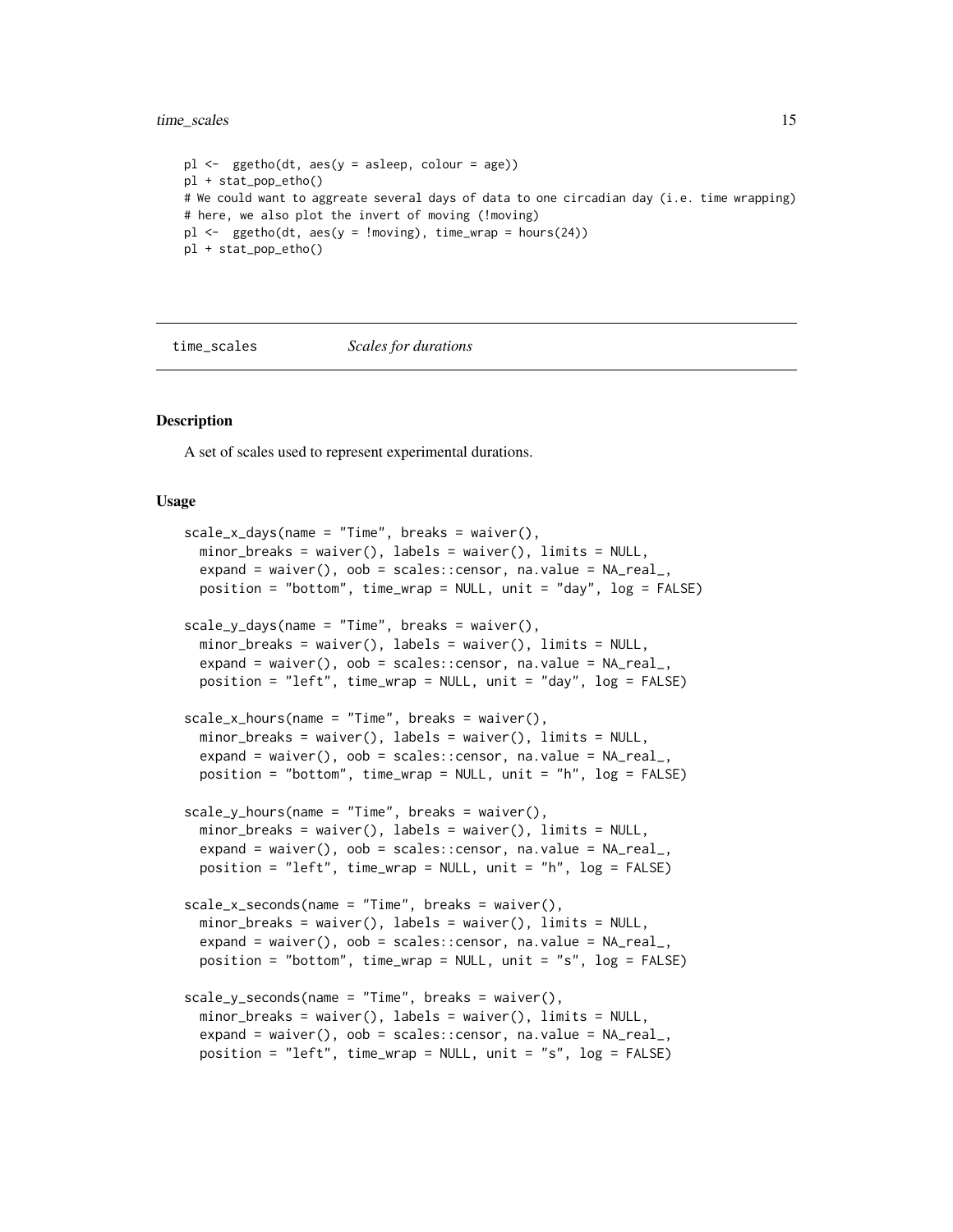# Arguments

| name         | The name of the scale. Used as the axis or legend title. If waiver (), the default,<br>the name of the scale is taken from the first mapping used for that aesthetic. If<br>NULL, the legend title will be omitted.                                                                                                                                                                                       |
|--------------|-----------------------------------------------------------------------------------------------------------------------------------------------------------------------------------------------------------------------------------------------------------------------------------------------------------------------------------------------------------------------------------------------------------|
| breaks       | One of:                                                                                                                                                                                                                                                                                                                                                                                                   |
|              | • NULL for no breaks                                                                                                                                                                                                                                                                                                                                                                                      |
|              | • waiver() for the breaks specified by date_breaks                                                                                                                                                                                                                                                                                                                                                        |
|              | • A Date/POSIXct vector giving positions of breaks                                                                                                                                                                                                                                                                                                                                                        |
|              | • A function that takes the limits as input and returns breaks as output                                                                                                                                                                                                                                                                                                                                  |
| minor_breaks | One of:                                                                                                                                                                                                                                                                                                                                                                                                   |
|              | • NULL for no breaks                                                                                                                                                                                                                                                                                                                                                                                      |
|              | • waiver() for the breaks specified by date_minor_breaks                                                                                                                                                                                                                                                                                                                                                  |
|              | • A Date/POSIXct vector giving positions of minor breaks                                                                                                                                                                                                                                                                                                                                                  |
|              | • A function that takes the limits as input and returns minor breaks as output                                                                                                                                                                                                                                                                                                                            |
| labels       | One of:                                                                                                                                                                                                                                                                                                                                                                                                   |
|              | • NULL for no labels                                                                                                                                                                                                                                                                                                                                                                                      |
|              | • waiver () for the default labels computed by the transformation object                                                                                                                                                                                                                                                                                                                                  |
|              | • A character vector giving labels (must be same length as breaks)                                                                                                                                                                                                                                                                                                                                        |
|              | • A function that takes the breaks as input and returns labels as output                                                                                                                                                                                                                                                                                                                                  |
| limits       | One of:                                                                                                                                                                                                                                                                                                                                                                                                   |
|              | • NULL to use the default scale range                                                                                                                                                                                                                                                                                                                                                                     |
|              | • A numeric vector of length two providing limits of the scale. Use NA to<br>refer to the existing minimum or maximum                                                                                                                                                                                                                                                                                     |
|              | • A function that accepts the existing (automatic) limits and returns new lim-<br>its                                                                                                                                                                                                                                                                                                                     |
| expand       | Vector of range expansion constants used to add some padding around the data,<br>to ensure that they are placed some distance away from the axes. Use the con-<br>venience function ggplot2::expand_scale() to generate the values for the<br>expand argument. The defaults are to expand the scale by 5% on each side for<br>continuous variables, and by 0.6 units on each side for discrete variables. |
| oob          | Function that handles limits outside of the scale limits (out of bounds). The<br>default replaces out of bounds values with NA.                                                                                                                                                                                                                                                                           |
| na.value     | Missing values will be replaced with this value.                                                                                                                                                                                                                                                                                                                                                          |
| position     | The position of the axis. "left" or "right" for vertical scales, "top" or "bottom"<br>for horizontal scales                                                                                                                                                                                                                                                                                               |
| time_wrap    | duration (in seconds) used to wrap the labels of the time axis                                                                                                                                                                                                                                                                                                                                            |
| unit         | the name of unit (string) to be used in the label (e.g. one could use "second"<br>instead of "s")                                                                                                                                                                                                                                                                                                         |
| log          | logical, whether axis should be on a log-transformed                                                                                                                                                                                                                                                                                                                                                      |

# Details

time\_wrap is useful, for instance, to express time within a day (ZT), instead of absolute time.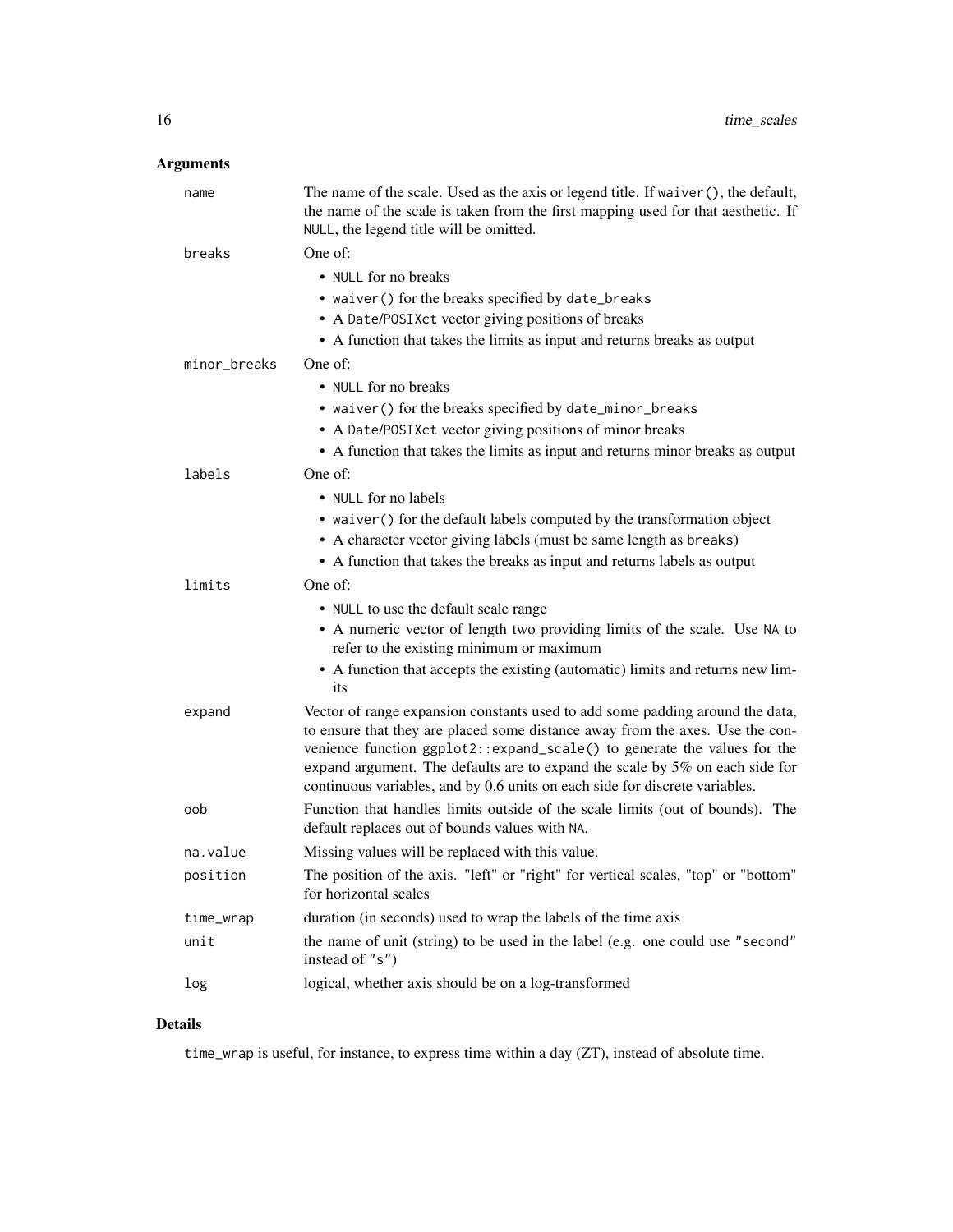<span id="page-16-0"></span>time\_scales 17

#### Value

A ggplot scale.

#### References

• The relevant [rethomic tutorial section](https://rethomics.github.io/ggetho.html#coordinate-and-scales)

#### See Also

- [ggetho](#page-3-1) to generate a plot object
- [ggplot2::scale\\_x\\_continuous,](#page-0-0) the defaut ggplot scale, to understand limits, breaks, labels and name

```
# We generate some data
metadata <- data.frame(id = sprintf("toy_experiment | %02d", 1:20),
                  condition = c("A", "B")dt <- toy_activity_data(metadata, 3)
# Then, a simple plot
pl <- ggetho(dt, aes(y = asleep)) + stat_pop_etho()
pl + scale_x_hours(breaks = days(c(1, 2)))pl + scale_x_hours()
pl + scale_x_days(breaks = days(c(1, 2)))pl + scale_x_days()
# To express time modulus `time_wrap`
# e.g. time n the day
pl + scale_x_hours(time_wrap = hours(24)) +
     coord_cartesian(xlim=c(0, days(2)))
# On a shorter time scale
pl <- ggetho(dt[t < hours(5)], aes(z = asleep)) + stat_tile_etho()
pl + scale_x_hours()
pl + scale_x_hours(breaks = hours(1:4))
pl + scale_x_seconds(breaks = hours(1:4))
```